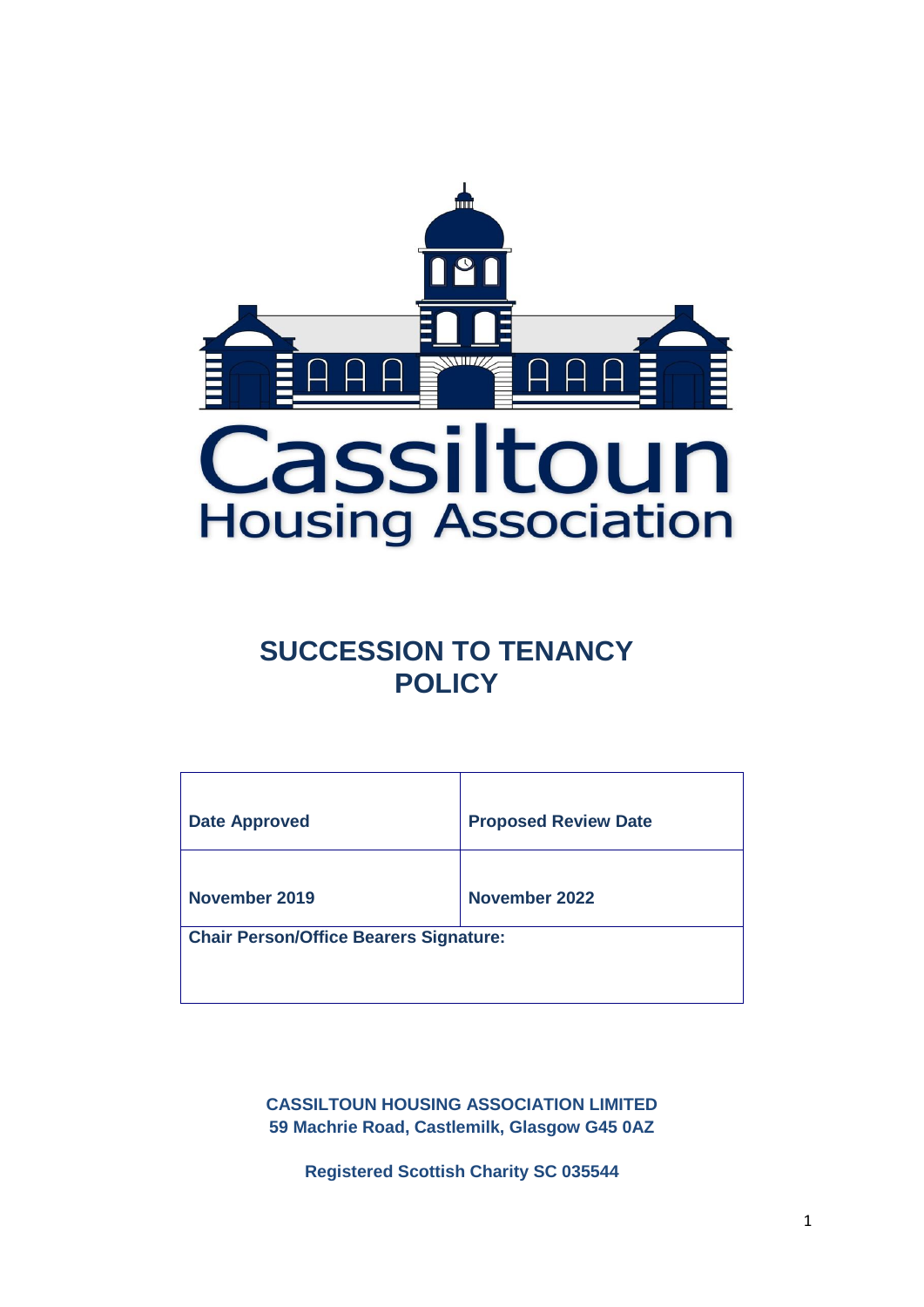# **1. Introduction**

Succession describes the process that takes place when a tenant (the principal tenant) dies the rights and responsibilities of their tenancy pass to a 'qualifying person' under the terms of Schedule 3 of the Housing (Scotland) Act 2001 as amended by the Housing (Scotland) Act 2014.

This Policy outlines Cassiltoun's requirement to accept and consider any application for the assignation of a tenancy as set out in the Housing (Scotland) Act 2001 as amended by the Housing (Scotland) Act 2014.

# **1. General Principles**

- 2.1 On the death of a tenant the tenancy may pass to a qualified person as described in the Housing (Scotland) Act 2001 as amended in the Housing (Scotland) Act 2014 and in the Scottish Secure Tenancy Agreement. (Succession can only take place on the death of a tenant).
- 1.1. Consent to succeed a tenancy will only be given by the Association after consideration of the circumstances of qualified person(s).

If there is no qualifying person or the qualifying person does not wish to succeed to the tenancy, the tenancy will be terminated.

1.2. It is the responsibility of the successor to advise the statutory authorities, including Council Tax, Housing Benefit, Department of Works and Pensions (Universal Credit), gas, electricity and telephone suppliers of the death of the tenant and the date of their succession. The Association will provide advice and assistance with this.

# **2. Eligibility Criteria**

The terms under which a Succession to tenancy can occur are set out in Section 7 of the Association's Scottish Secure Tenancy Agreement. The terms are as follows:-

## 2.1. Level One Successors

The highest level of priority to succeed a tenancy attaches to any person who is the:

- $\triangleright$  Late tenant's spouse, civil partner, or cohabitee, but only if the house was their only or principal home at the time of the tenant's death;
- $\triangleright$  Any surviving joint tenant, if the house was their only or principal home at the time of the tenant's death

There is no qualifying period for the tenant's spouse, civil partner of joint tenant.

In the case of a cohabitee, they must have occupied the house as their only or principal home for at least 12 months immediately prior to the death of the tenant.

A cohabitee is a person living with the tenant as a husband or wife of different or same sex.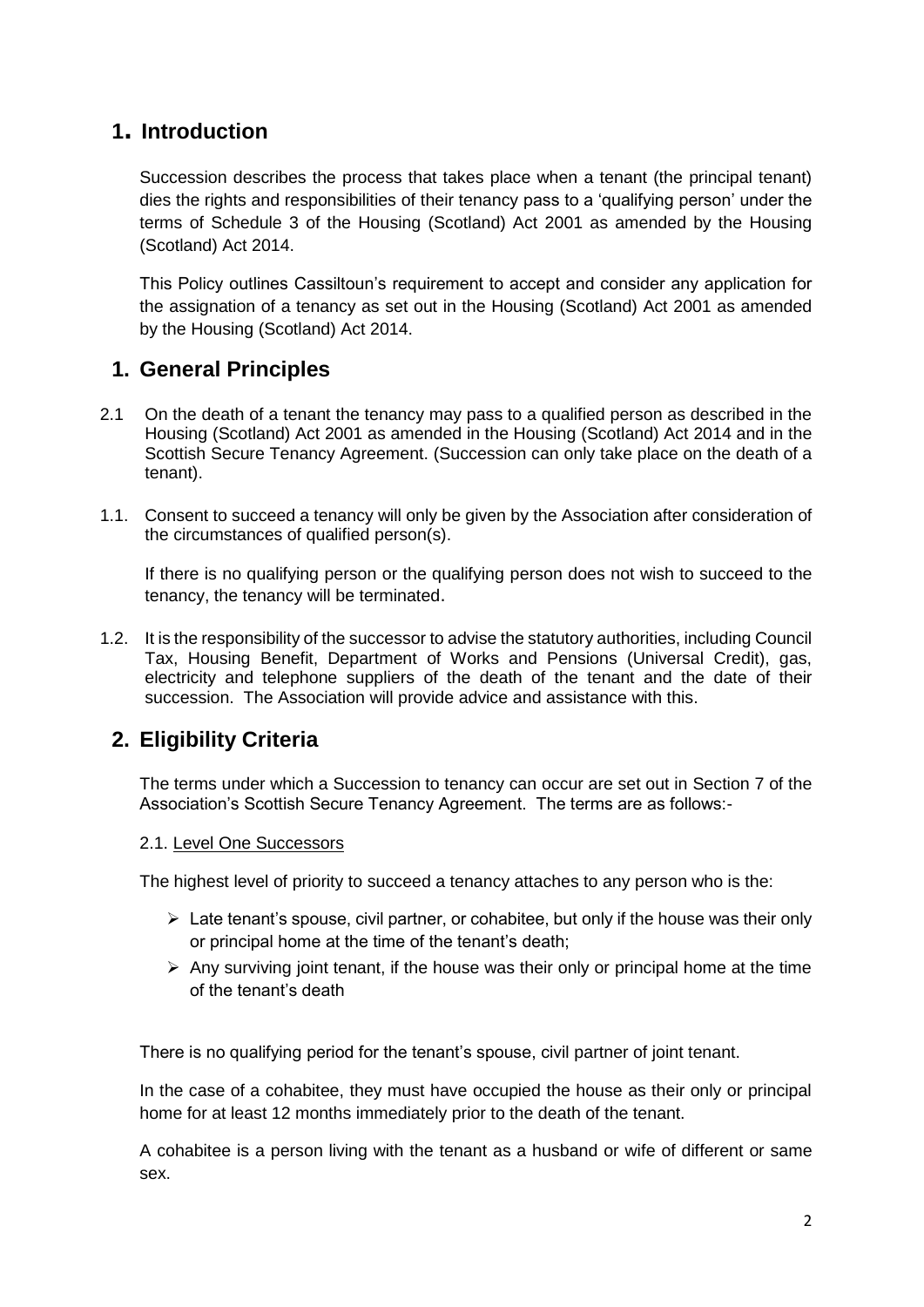The 12-month period cannot begin unless the Association has been informed in writing that the individual is living in the property as their only or principal home and the Association must have given consent to the proposed successors residency in the property. The Association must have been informed by the tenant, a joint tenant, or the person who wishes to succeed to the tenancy. The length of time they have been living in the property starts from the date we are notified in writing that the person is living in the property as their only or principal home.

If more than one person qualifies for the tenancy under Level One, they must decide among themselves who should get the tenancy. If they cannot agree, the Association will decide.

## 2.2. Level Two Successors

If no-one qualifies at Level One, or a qualified person does not want the tenancy, it may be inherited by a member of the tenant's family as long as:

- $\triangleright$  he or she is aged at least 16 at the date of death:
- $\triangleright$  the house was his or her only or principal home at the date of death and for a period of at least 12 months prior to the date of death of the tenant
- $\triangleright$  The Association had been notified in writing of, and given consent to the proposed successor's residency in the property.

The family member must have occupied the house as his/her only or principal home for at least 12 months immediately prior to the death of the tenant to qualify to succeed to the tenancy. The 12-month period cannot begin unless the Association had been informed in writing that the tenant's family member is living in the property as their only or principal home. The Association must have been informed by the tenant, a joint tenant, or the person who wishes to succeed to the tenancy. The length of time they have been living in the property starts from the date we are notified that the person is living in the property as their only or principal home.

If more than one person qualifies for the tenancy under Level Two, they must decide among themselves who should get the tenancy. If they cannot agree, the Association will decide.

#### 2.3. Level Three Successors

If no-one qualifies at Level One or Level Two, or a qualified person does not want the tenancy, it will be inherited by a carer as long as:

- $\triangleright$  he or she is aged at least 16 at the date of death;
- $\triangleright$  the house was his or her only or principal home at the date of death and for a period
- of at least 12 months prior to the date of death of the tenant
- $\triangleright$  he or she gave up another only or principal home before the death of the tenant;
- $\triangleright$  he or she is providing, or has provided care for the tenant or a member of the tenant's family.
- ➢ The Association had been notified in writing and had given consent to the proposed successors residency in the property.

The carer must have occupied the house as his/her only or principal home for at least 12 months immediately prior to the death of the tenant to qualify to succeed to the tenancy. The 12-month period cannot begin unless the Association has been informed in writing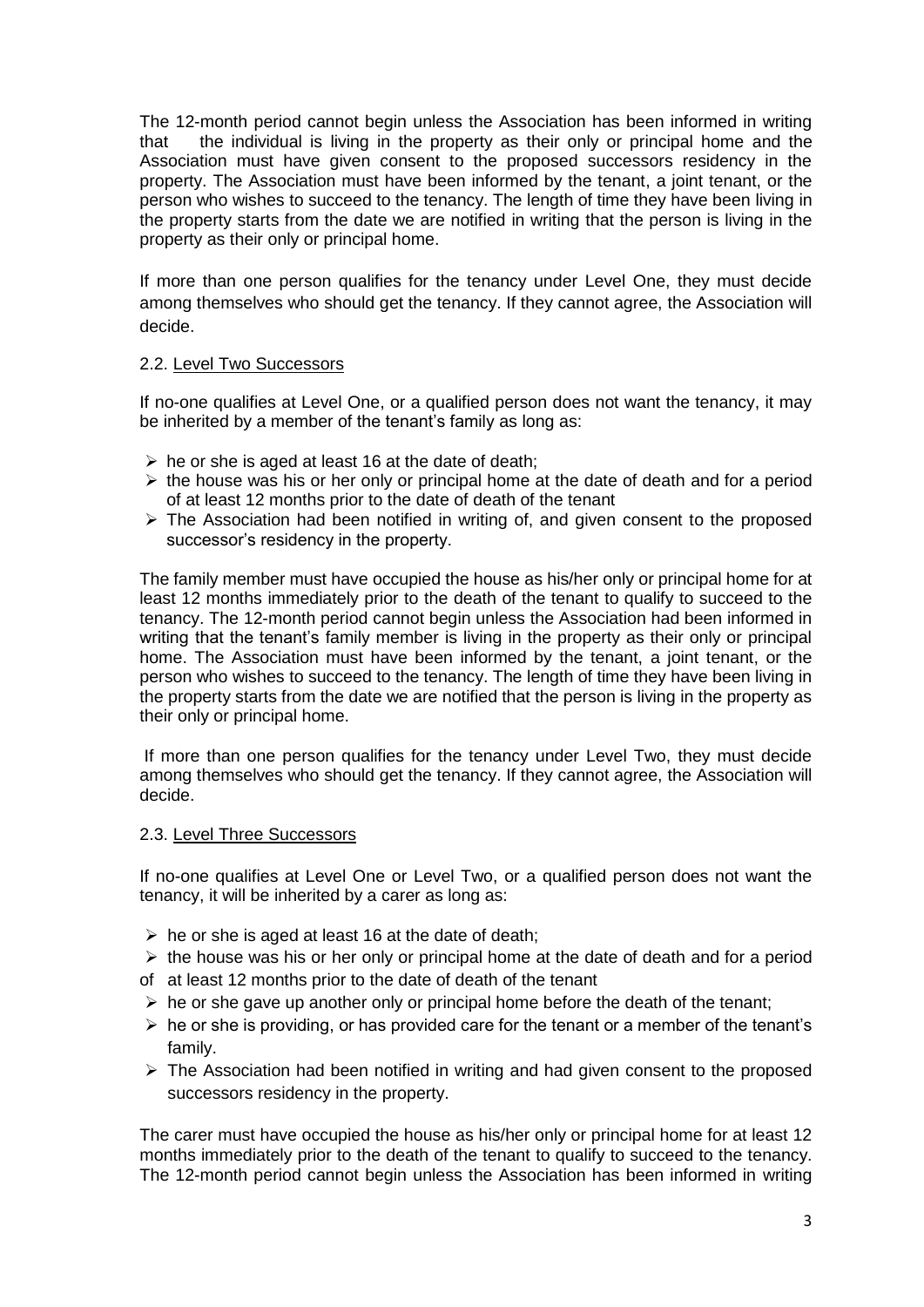that the carer is living in the property as their only or principal home. The Association must have been informed by the tenant, a joint tenant, or the carer who wishes to succeed to the tenancy.

If more than one person qualifies for the tenancy under Level Three, they must decide among themselves who should get the tenancy. If they cannot agree, the Association will decide.

## 2.4. Adapted or Specially Designed Properties

If the house was designed or substantially adapted for a person with special needs, no person will qualify under level two or three above unless that person has special needs requiring the type of accommodation in the house. If a person would have qualified, but for this paragraph, the tenancy will be terminated and we will make other suitable accommodation available.

Until suitable alternative accommodation is available, we will allow the remaining residents to remain in the property on a Short Scottish Secure Tenancy.

# 3.0 Persons who are entitled to Succeed but do not wish to do so

If someone qualifies for the tenancy but does not want it, they should tell us in writing within four weeks of the death and leave the house within three months. Rent will be charged only for the actual period of occupation.

# 4.0 Limits on Succession

Under the terms of the Housing (Scotland) Act 2001 as amended by the Housing (Scotland) Act 2014 and the Scottish Secure Tenancy Agreement, the tenancy can only be inherited twice under the provisions noted in this policy. If the tenancy has already been inherited twice, the third death will normally end the tenancy. This will not happen if there is a surviving joint tenant whose Scottish Secure Tenancy will continue.

However, if there is still a person in the house who would otherwise qualify to inherit the tenancy under the tenancy agreement if it had not previously been succeeded to on two occasions, the tenancy will continue for up to 6 months after the last death. The tenancy will not be a Scottish Secure Tenancy for that period, but a Short Scottish Secure Tenancy will be granted while alternative accommodation is secured.

# 5.0 Confirmation of Circumstances Related to Succession

- 5.1 To have the right to succeed to a tenancy after living in a house, the tenant or any one of the joint tenants, or the person who has moved in must have notified the Association that the person has moved in and that the property is the "qualifying person's" only or principal home. The qualifying period (as set out in this policy) does not commence until the Association has been notified.
- 5.2 The Association anticipates that the majority of issues related to succession will be straightforward and confirmation of a successor's rights will be achieved by reference to our existing tenancy records to confirm the entitlement of the person(s) claiming to be entitled to succeed. The tenant is required to inform us of any changes in the household within the requirements of the Tenancy Agreement. The Association will accept notification in writing or by email.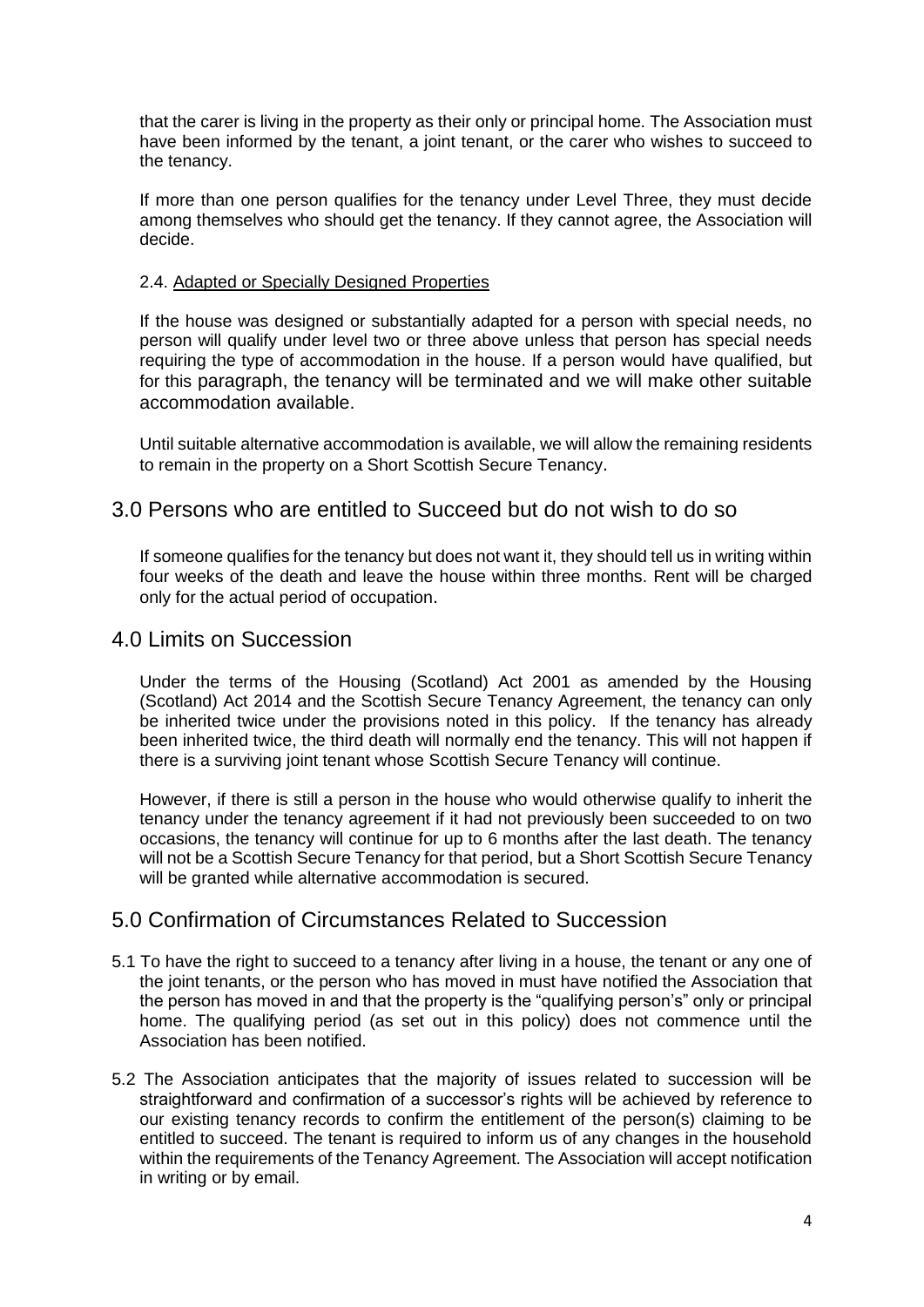- 5.3 In the case of children in the household reaching the age of 16, who were part of the household when the property was allocated and it is their long term and principal home, no further notification is required.
- 5.4 On notification, the Association will consider whether it is appropriate for that person to reside in the property. We will refuse consent if it is not reasonable that they do so. Consent will not be given in the case where a property is overcrowded as a result of their residency, and the person may not remain. Any period following refusal of consent to reside will not count towards any qualifying period for succession.
- 5.5 There may be other reasons why the Association does not consent to residency and the unsuccessful applicant will be notified of the reason at the time. Where a person claims to be entitled to succeed through a relationship to the deceased tenant they must produce birth, marriage or civil partnership certificates to prove a relationship that would entitle them to succeed to the tenancy.

Level three successors must provide evidence to confirm that

- $\triangleright$  That they gave up another only or principal home prior to the date of death of the tenant and
- $\triangleright$  That they provided care for the (deceased) tenant or that they continue to provide care for a surviving member of the tenant's family.

# 6. Grounds for Selecting a Successor where Qualifying Successors cannot agree

The Association will consider carefully the respective needs and circumstances of all qualifying successors prior to reaching a decision. This will include interviews with all those involved.

# 7. Definition of Care

The Association recognises the rights of genuine carers to succeed to a tenancy where qualifying conditions are met. The Association recognises "care" as comprising "Personal Care" as defined within Section 2 (28) of the Regulation of Care (Scotland) Act 2001 or Social Care as defined within Schedule 1 of the Community Care and Health (Scotland) Act 2002.

# 8. Suitable Alternative Accommodation

 Where an applicant does not have the right to succeed to a tenancy, the Association does not have any discretion to grant a succession to tenancy. The Association will consider whether it is appropriate, in all circumstances to offer a tenancy to the applicant at that property or another property in order to prevent homelessness and in line with the Association's Allocation Policy.

The definition of suitable accommodation can be found in Schedule 2 Part 2 of the Housing (Scotland) Act 2001.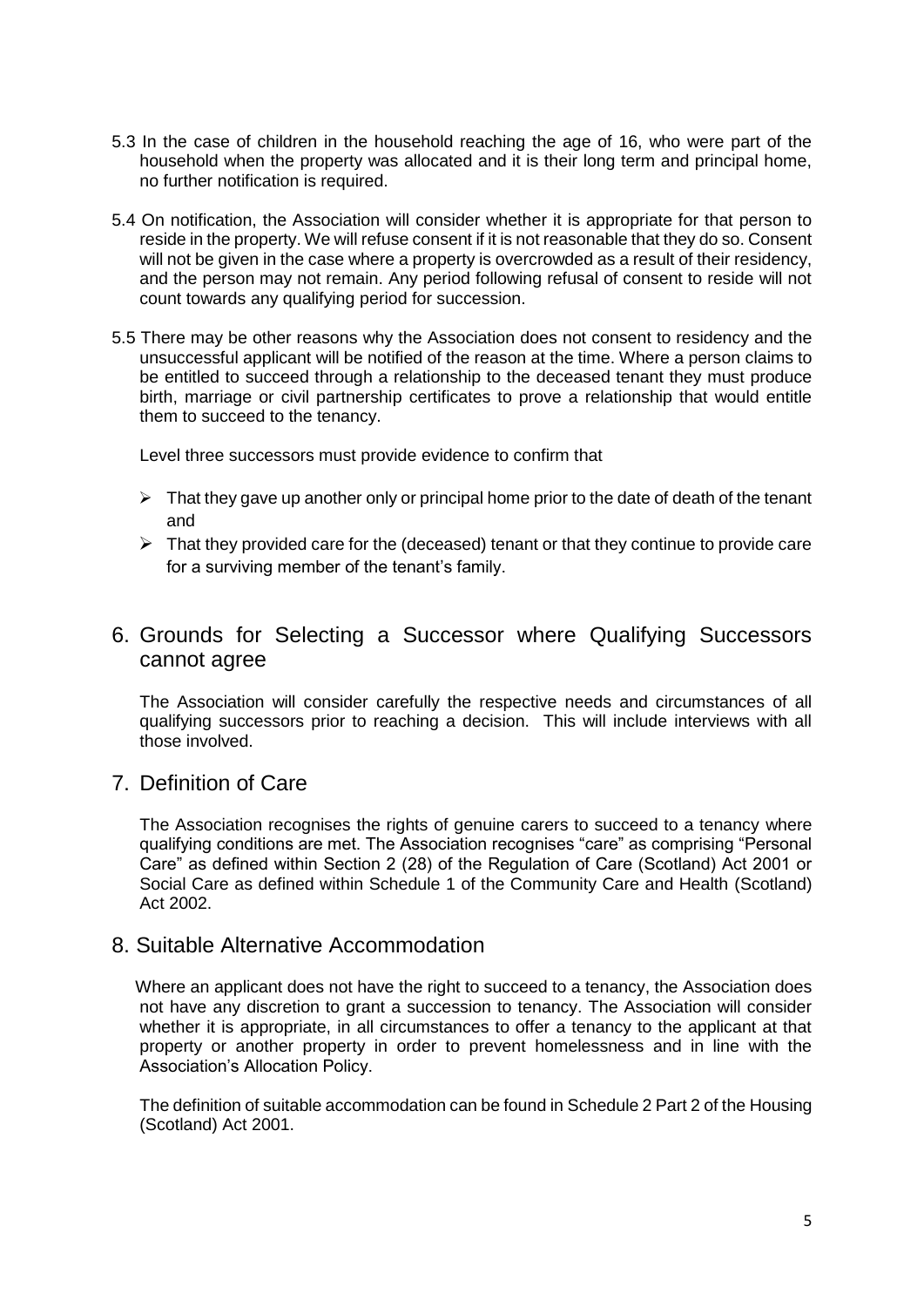# 9. Appeals and Complaints

Any applicant unhappy about a decision relating to a succession to tenancy request must submit a written appeal to the Housing Manager (Services) within 28 days of receiving the decision.

The Housing Manager (Services) will review the appeal and provide the applicant with the result of their decision in writing.

If the applicant is still dissatisfied, recourse can be sought through the Association's Complaints Policy and Procedure.

# 10. Equal Opportunities Statement

We recognise our pro-active role in valuing and promoting diversity, fairness, social justice and equality of opportunity by adopting and promoting fair policies and procedures. We will check this policy and associated procedures regularly for their equal opportunity implications, taking appropriate action to address inequalities likely to result or resulting from implementation of the policy and procedures. We are committed to providing fair and equal treatment to all applicants and tenants and will not discriminate against any on the grounds of race, colour, ethnic or national origin, religion, age, gender sex, sexual orientation, marital status, family circumstances, employment status or physical ability.

# 11. Processing Information – General Data Protection Regulations

Cassiltoun Housing Association will process information and data contained within the Housing Applications in accordance with its Policies and Procedures relating to the General Data Protection Regulations and all applicants will be issued with a Fair Processing Notice.

All staff members will be made aware of their responsibilities in relation to the General Data Protection Regulations and will be trained in the process that the Association has introduced to ensure compliance with GDPR.

## 12. Policy Review

This Policy will be reviewed on a 3 yearly basis or earlier if the legislation changes to ensure that its aims are being met.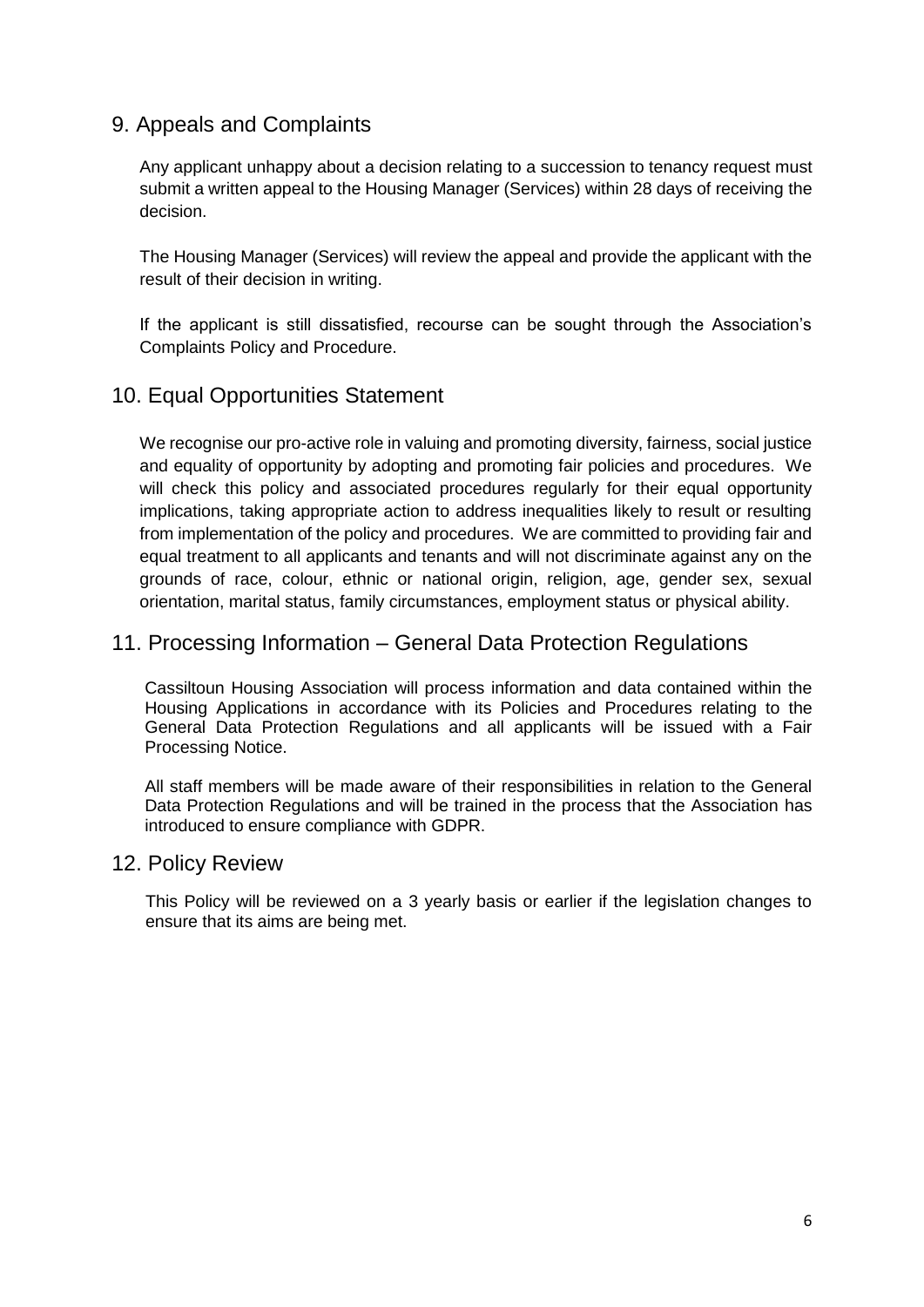Our ref: CHA/SUCC/A1<br>
Your ref: «Tenant Numb «Tenant\_Number»

Date: xxxx

Xxxx «Unit\_Description» «House\_Code» «Address\_Line\_1» «Address\_Line\_2» «Postcode»

Dear xxxx,

## **Housing (Scotland) Act 2001 (Section 22) Succession to Tenancy**

#### **Address: «Unit\_Description», «House\_Code» «Address\_Line\_1», «Postcode»**

On behalf of Cassiltoun Housing Association, I write to inform that you as a Qualifying Occupier have the entitlement to succeed the tenancy of the above address.

I would be obliged if you could contact this office within 7 days of this letter to advise if you wish to be apply for the Succession to «Unit\_Description», «House Code» «Address\_Line\_1», «Postcode».

I look forward to hearing from you.

Yours sincerely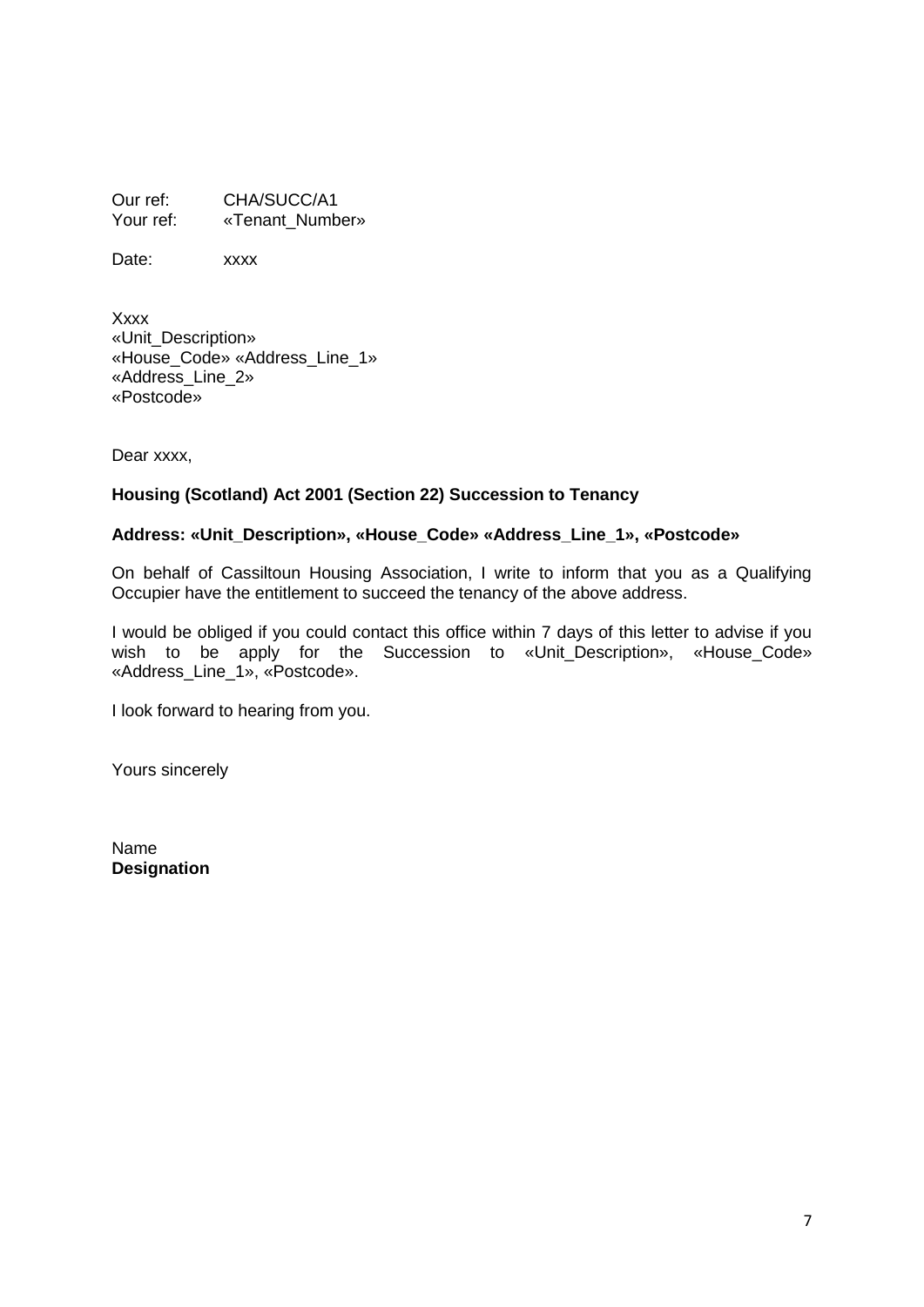# **SUCCESSION TO TENANCY APPLICATION**

| OFFICE USE ONLY |                     | <b>OFFICE USE ONLY</b> |      |  |
|-----------------|---------------------|------------------------|------|--|
| Monthly Rent    |                     | Initials               | Date |  |
| Annual Rent     | Received            |                        |      |  |
| Service Charge  | Death Cert.         |                        |      |  |
| Arrears         | W/L appl Deleted    |                        |      |  |
|                 | Approved/Refused    |                        |      |  |
|                 | Reason for decision |                        |      |  |

\*The issue of this form does not mean that Succession to Tenancy will be granted. Please answer all Questions.

Ref No.

1. Address of house: «Unit\_Description», «House\_Code» «Address\_Line\_1», «Address\_Line\_2», «Postcode»

2. Full name of present tenant: «First\_Occup\_Title» «First\_Occup\_Forenames» «First\_Occup\_Surname», «Second Occup Title» «Second Occup Forenames» «First Occup Surname»

| 3.  |                                                                                                                                                                           |  |  |  |  |
|-----|---------------------------------------------------------------------------------------------------------------------------------------------------------------------------|--|--|--|--|
| 4.  |                                                                                                                                                                           |  |  |  |  |
| 5.  |                                                                                                                                                                           |  |  |  |  |
| 6.  |                                                                                                                                                                           |  |  |  |  |
| 7.  | Give dates of birth                                                                                                                                                       |  |  |  |  |
| 8.  |                                                                                                                                                                           |  |  |  |  |
| 9.  |                                                                                                                                                                           |  |  |  |  |
|     |                                                                                                                                                                           |  |  |  |  |
| 10. |                                                                                                                                                                           |  |  |  |  |
| 11. |                                                                                                                                                                           |  |  |  |  |
| 12. | Has anyone living at the current address had an order for recovery of possession granted against them for<br>reasons of anti-social behaviour in the last 3 years? YES/NO |  |  |  |  |
|     | If YES, please give details of the Landlord who obtained the order.                                                                                                       |  |  |  |  |

\_\_\_\_\_\_\_\_\_\_\_\_\_\_\_\_\_\_\_\_\_\_\_\_\_\_\_\_\_\_\_\_\_\_\_\_\_\_\_\_\_\_\_\_\_\_\_\_\_\_\_\_\_\_\_\_\_\_\_\_\_\_\_\_\_\_\_\_\_\_\_\_\_\_\_\_\_\_\_\_\_\_\_\_\_\_\_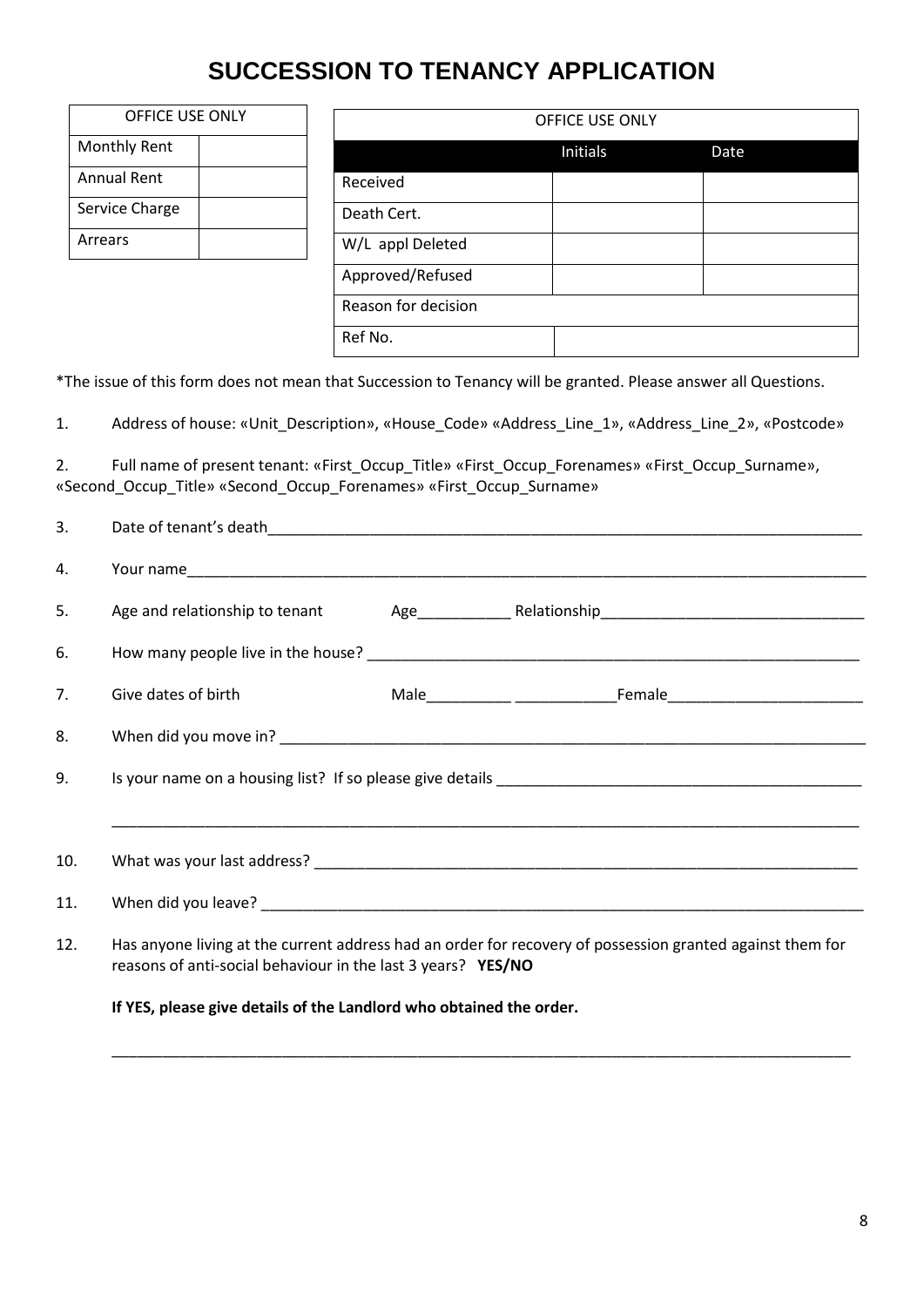13. Is anyone living at the current address subject to an Anti-Social Behaviour Order? **YES/NO**

**If YES please give details of the order.**

**I hereby certify that the particulars in this application are true and I understand that any false or misleading information or withholding of relevant information now and at any time may result in the tenancy granted to me being terminated. I understand that it is also my legal responsibility to inform Cassiltoun Housing Association Ltd of any persons aged 16 and over who live in my home.**

**\_\_\_\_\_\_\_\_\_\_\_\_\_\_\_\_\_\_\_\_\_\_\_\_\_\_\_\_\_\_\_\_\_\_\_\_\_\_\_\_\_\_\_\_\_\_\_\_\_\_\_\_\_\_\_\_\_\_\_\_\_\_\_\_\_\_\_\_\_\_\_\_\_\_\_\_\_\_\_\_\_\_\_\_\_\_\_\_**

**I agree to accept the house in its present condition.**

**Signed \_\_\_\_\_\_\_\_\_\_\_\_\_\_\_\_\_\_\_\_\_\_\_\_\_\_\_\_\_\_\_\_\_\_\_\_\_\_\_\_\_\_\_\_\_\_\_\_\_\_\_\_\_\_\_\_ Date\_\_\_\_\_\_\_\_\_\_\_\_\_\_\_\_\_\_\_\_\_\_\_\_\_\_\_\_**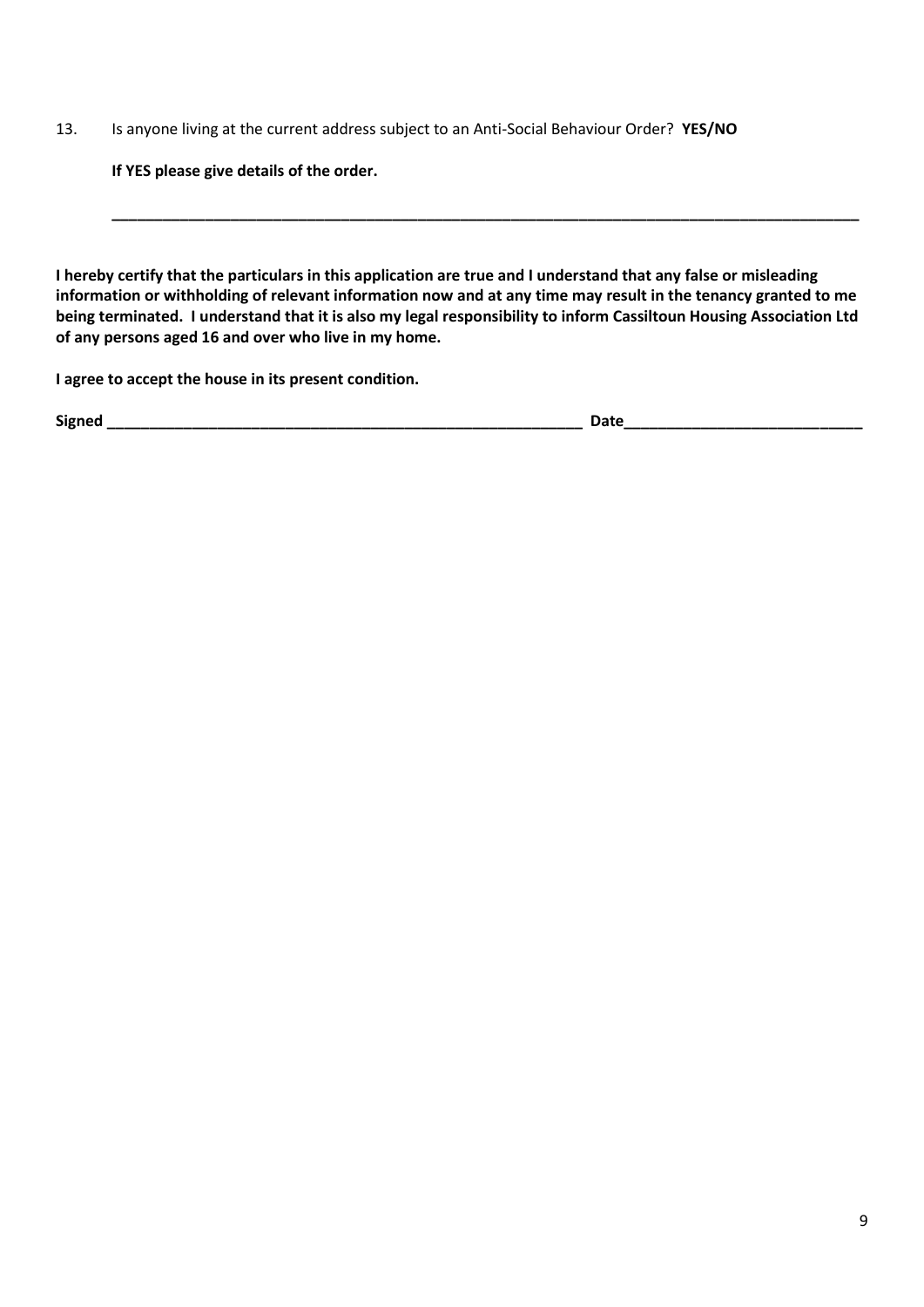Our ref: CHA/SUCC/A3<br>
Your ref: «Tenant Numb «Tenant\_Number»

Date: xxxx

Xxxx «Unit\_Description» «House\_Code» «Address\_Line\_1» «Address\_Line\_2» «Postcode»

Dear xxxx,

## **Housing (Scotland) Act 2001 (Section 22) Succession to Tenancy**

## **Address: «Unit\_Description», «House\_Code» «Address\_Line\_1», «Postcode»**

On behalf of Cassiltoun Housing Association, I write to confirm that you are entitled to succeed to the tenancy of the above house.

I would be obliged if you would call at this office on XXXXX at XXXXX to sign the tenancy agreement.

If this time is inconvenient please contact the office to arrange a more suitable appointment.

When calling into the office please bring along the following letters/documents.

- ❑ Proof of identity (passport etc.)
- ❑ Proof of Income (including National Insurance No)
- ❑ Proof of Residence (i.e. DSS Letters, Bank Statements)
- ❑ Other

You have the right to refuse the above succession to tenancy and if you chose to do so you must notify, in writing, the Head of Operations at the above office by xxxxx (insert date 28 days from death of the tenant).

\_\_\_\_\_\_\_\_\_\_\_\_\_\_\_\_\_\_\_\_\_\_\_\_\_\_\_\_\_\_\_\_\_\_\_\_\_\_\_\_\_\_\_\_\_\_\_\_\_\_\_\_\_\_\_\_\_\_\_\_\_\_\_\_\_\_\_

Yours sincerely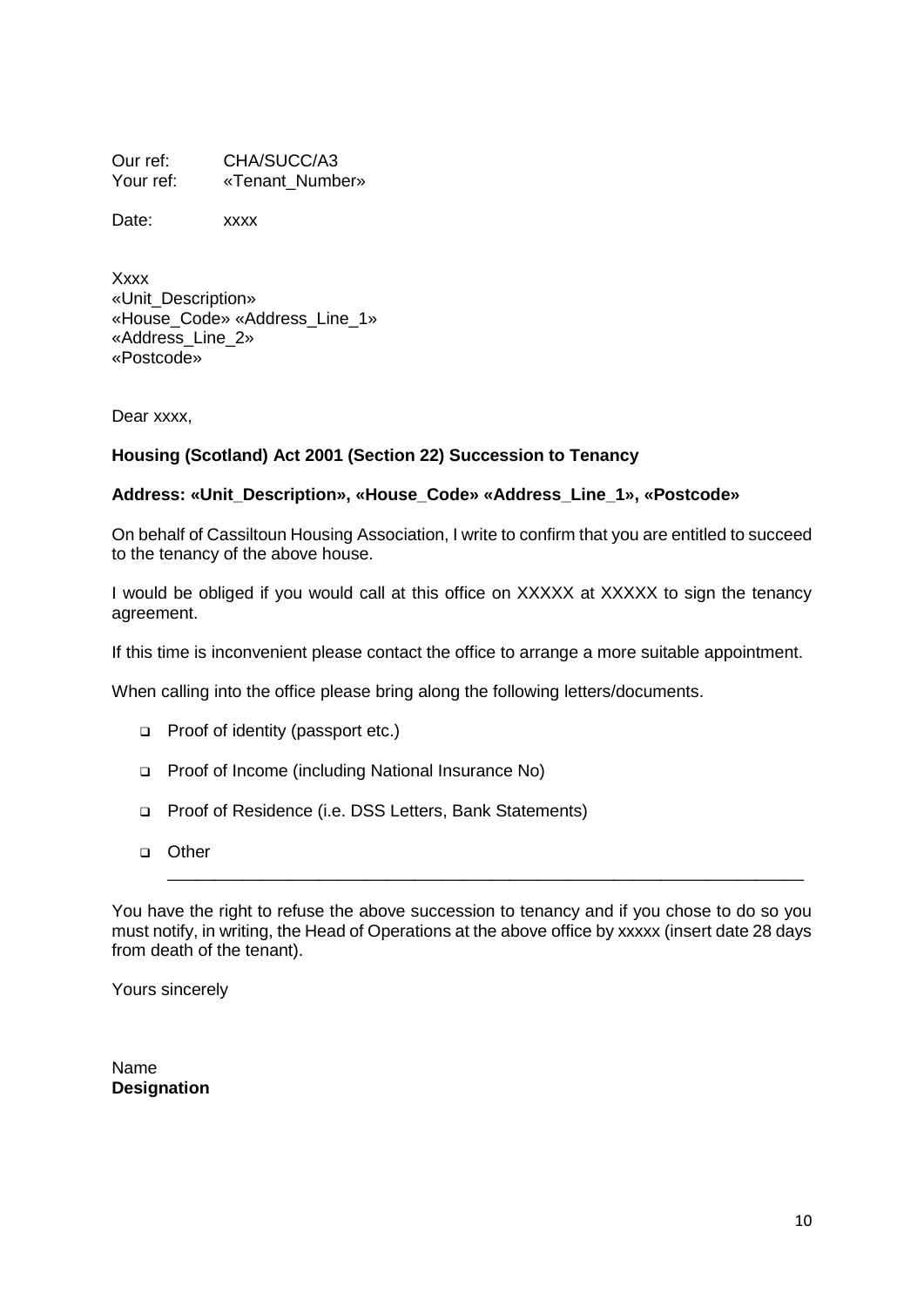Our ref: CHA/SUCC/A4 Your ref: «Tenant\_Number»

Date: xxxx

Xxxx «Unit\_Description» «House\_Code» «Address\_Line\_1» «Address\_Line\_2» «Postcode»

Dear xxxx,

## **Housing (Scotland) Act 2001 (Section 22) Succession to Tenancy**

## **Address: «Unit\_Description», «House\_Code» «Address\_Line\_1», «Postcode»**

On behalf of Cassiltoun Housing Association, I write to confirm that I have assessed your application to succeed to the above tenancy.

I regret to inform you that under the terms of the Housing (Scotland) Act 2001, you are not entitled to succeed to the above tenancy for the following reason(s):

(Please insert relevant sections from schedule 3 of the 2001 Act) e.g. Cassiltoun Housing Association do not consider that this house was your only or principal home at the date of death of the tenant.

Accordingly, I hereby give you notice that you should make arrangements to vacate the above house no later than (enter date 29 days from date of death of the tenant or if this letter is delayed in being sent 30 days from the date of this letter). While you remain resident at the house there will be an ongoing charge of £XXXX per week. The above Housing (Scotland) Act 2001 entitles the landlord, Cassiltoun Housing Association, to levy a charge while you remain resident at the house. The charge will amount to £XXXX per week.

# *Please note that this occupation does not mean that a Scottish Secure Tenancy has been created and does not constitute an offer of housing. If you do not vacate the property by xxxx date, Cassiltoun Housing Association will initiate court action to evict you and recover possession of the property.*

To assist you in this process and enable you to secure alternative accommodation, I would be obliged if you would call at this office on XXXX at XXXX. Please bring the following documents with you as you may be entitled to apply for Housing Benefit, Universal Credit or wish to apply to Cassiltoun Housing Association for alternative accommodation:

❑ Proof of identity (passport etc.)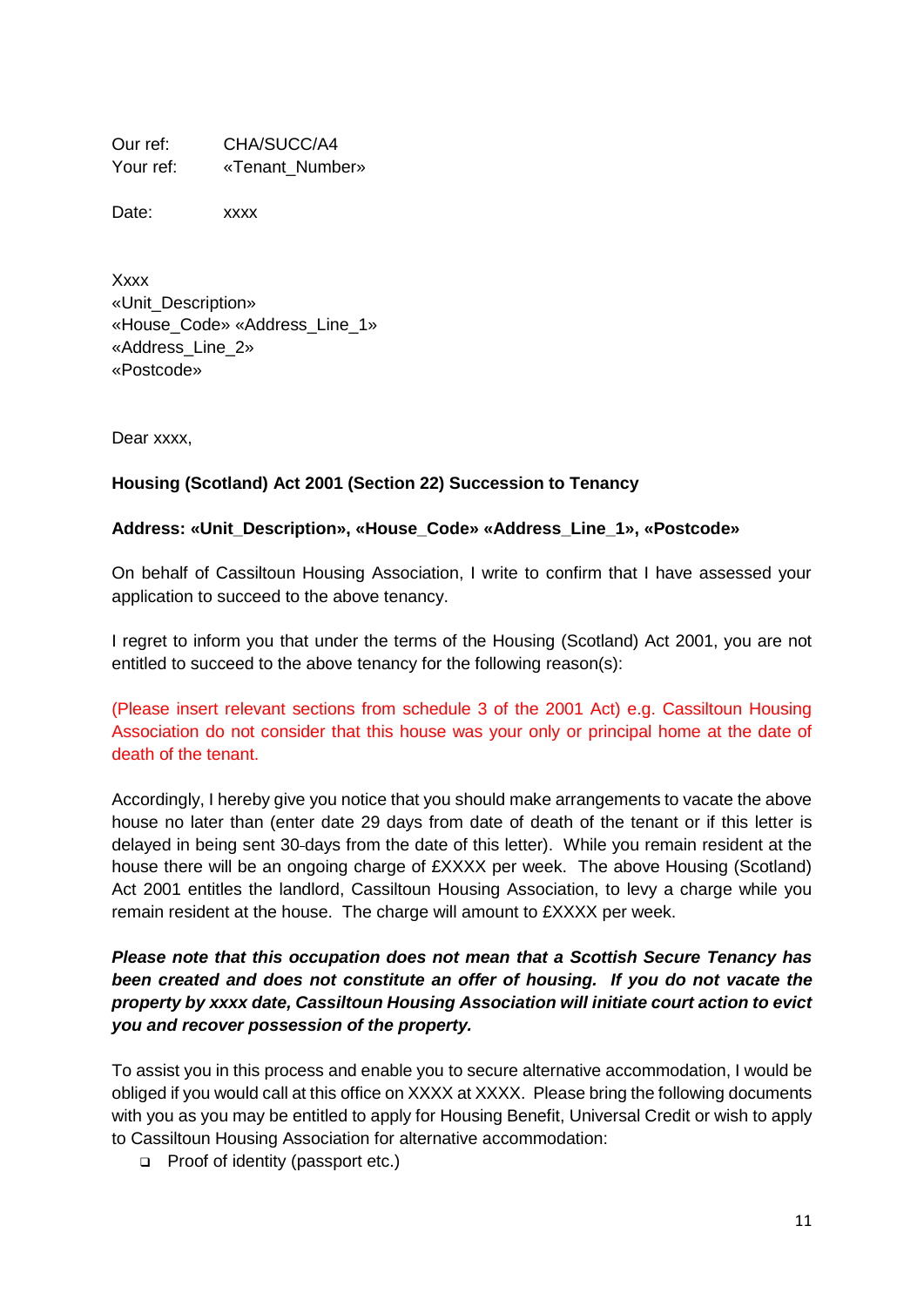- ❑ Proof of Income (including National Insurance No)
- ❑ Proof of Residence (i.e. DSS Letters, Bank Statements)
- ❑ Other

Should you wish to challenge the above decision, you should do so in writing immediately upon receipt of this letter, stating your grounds for review, and enclosing any new information you wish us to consider.

\_\_\_\_\_\_\_\_\_\_\_\_\_\_\_\_\_\_\_\_\_\_\_\_\_\_\_\_\_\_\_\_\_\_\_\_\_\_\_\_\_\_\_\_\_\_\_\_\_\_\_\_\_\_\_\_\_\_\_\_\_\_\_\_\_\_\_

Yours sincerely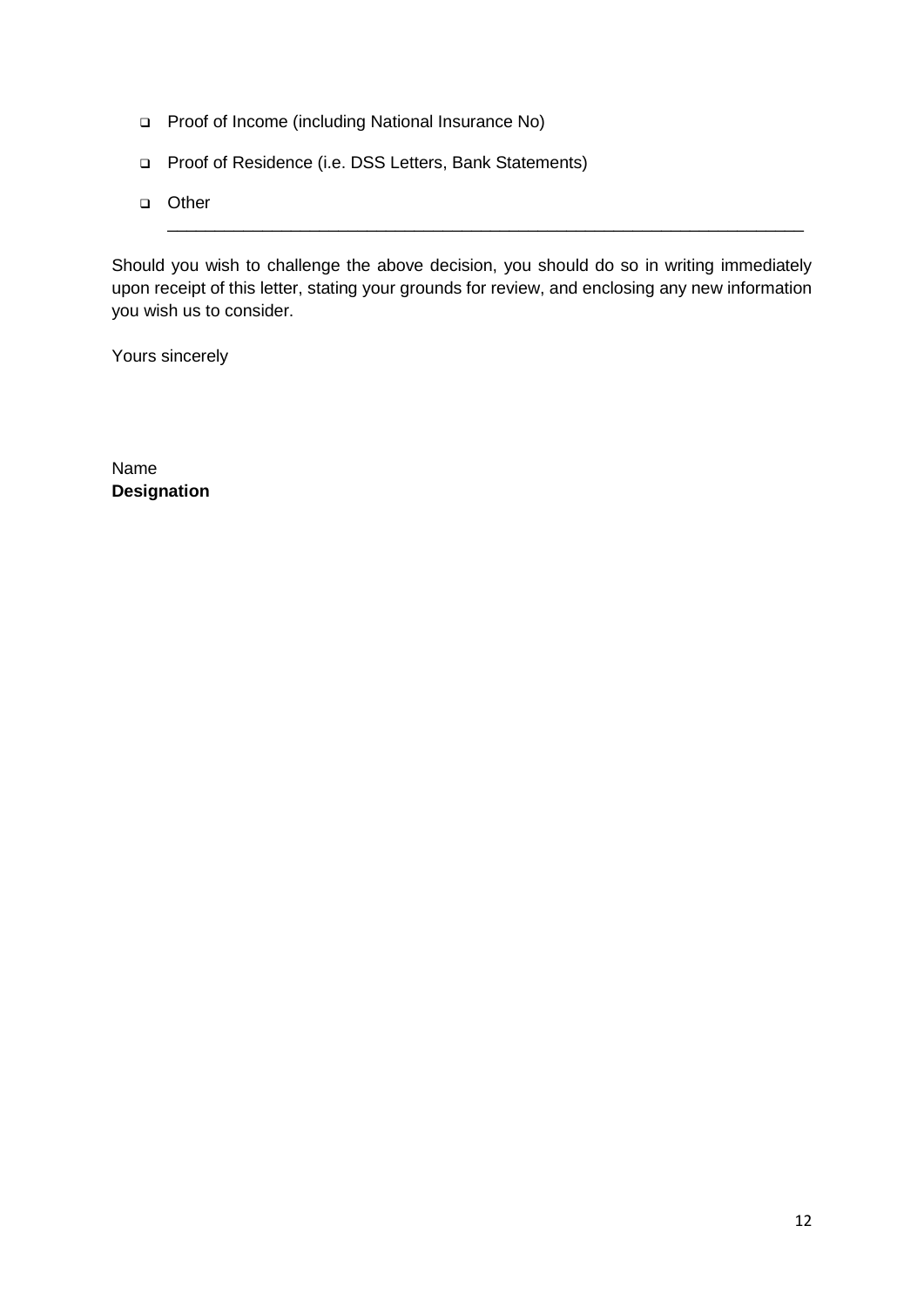Our ref: CHA/SUCC/A5 Your ref: «Tenant\_Number»

Date: xxxx

Xxxx «Unit\_Description» «House\_Code» «Address\_Line\_1» «Address\_Line\_2» «Postcode»

Dear xxxx,

## **Housing (Scotland) Act 2001 (Section 22) Succession to Tenancy**

## **Address: «Unit\_Description», «House\_Code» «Address\_Line\_1», «Postcode»**

On behalf of Cassiltoun Housing Association, I write to confirm that you are entitled to succeed to the above tenancy. I note from your letter of XXXX that you have declined succession to the tenancy of the above house.

Under the terms of Paragraph 11(3) of Schedule 3 of the Housing (Scotland) Act 2001, I hereby give you notice that you should make arrangements to vacate the above house no later than (enter date 3 months from date of death of the tenant). The above Paragraph 11(3) entitles the landlord Cassiltoun Housing Association to levy an Occupancy Charge while you remain resident at the house. The charge will amount to £XXXX per week.

#### *Please note that payment of the Occupancy Charge does not mean that a Scottish Secure Tenancy has been created, nor does it constitute an offer of housing. If you do not vacate the property by xxxx date, Cassiltoun Housing Association will have no alternative but to initiate court action to evict you and recover possession of the property.*

To assist you in this process and enable you to secure alternative accommodation, I would be obliged if you would call at this office on xxxx at xxxx. Please bring the following documents with you as you may be entitled to apply for Housing Benefit or wish to apply to Cassiltoun Housing Association for alternative accommodation:

\_\_\_\_\_\_\_\_\_\_\_\_\_\_\_\_\_\_\_\_\_\_\_\_\_\_\_\_\_\_\_\_\_\_\_\_\_\_\_\_\_\_\_\_\_\_\_\_\_\_\_\_\_\_\_\_\_\_\_\_\_\_\_\_\_\_\_

- ❑ Proof of identity (passport etc.)
- ❑ Proof of Income (including National Insurance No)
- ❑ Proof of Residence (i.e. DSS Letters, Bank Statements)
- ❑ Other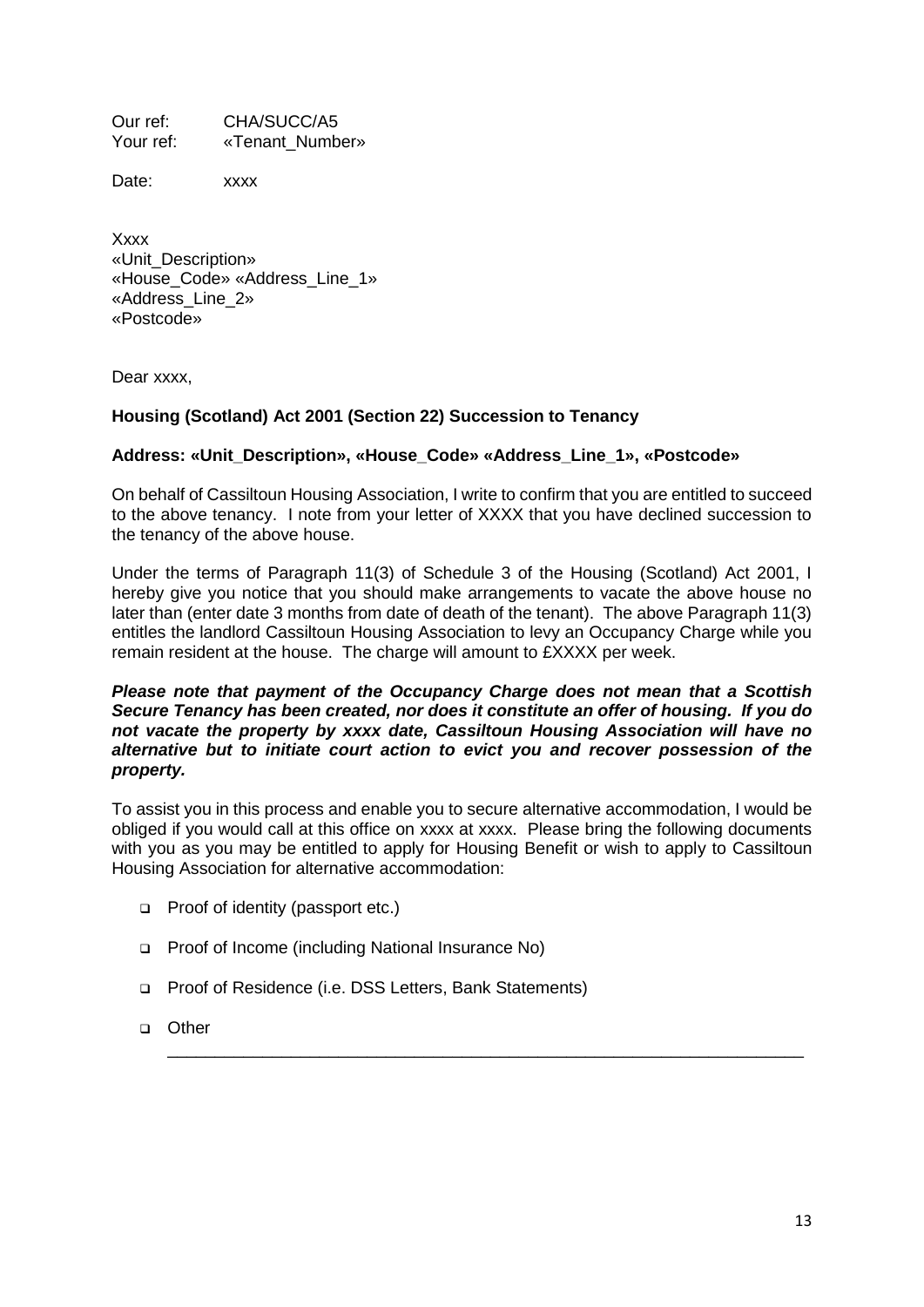Should you wish to challenge the above decision, you should do so in writing, within 28 days of receiving this letter, stating your grounds for review, and enclosing any new information you wish to be considered.

Yours sincerely